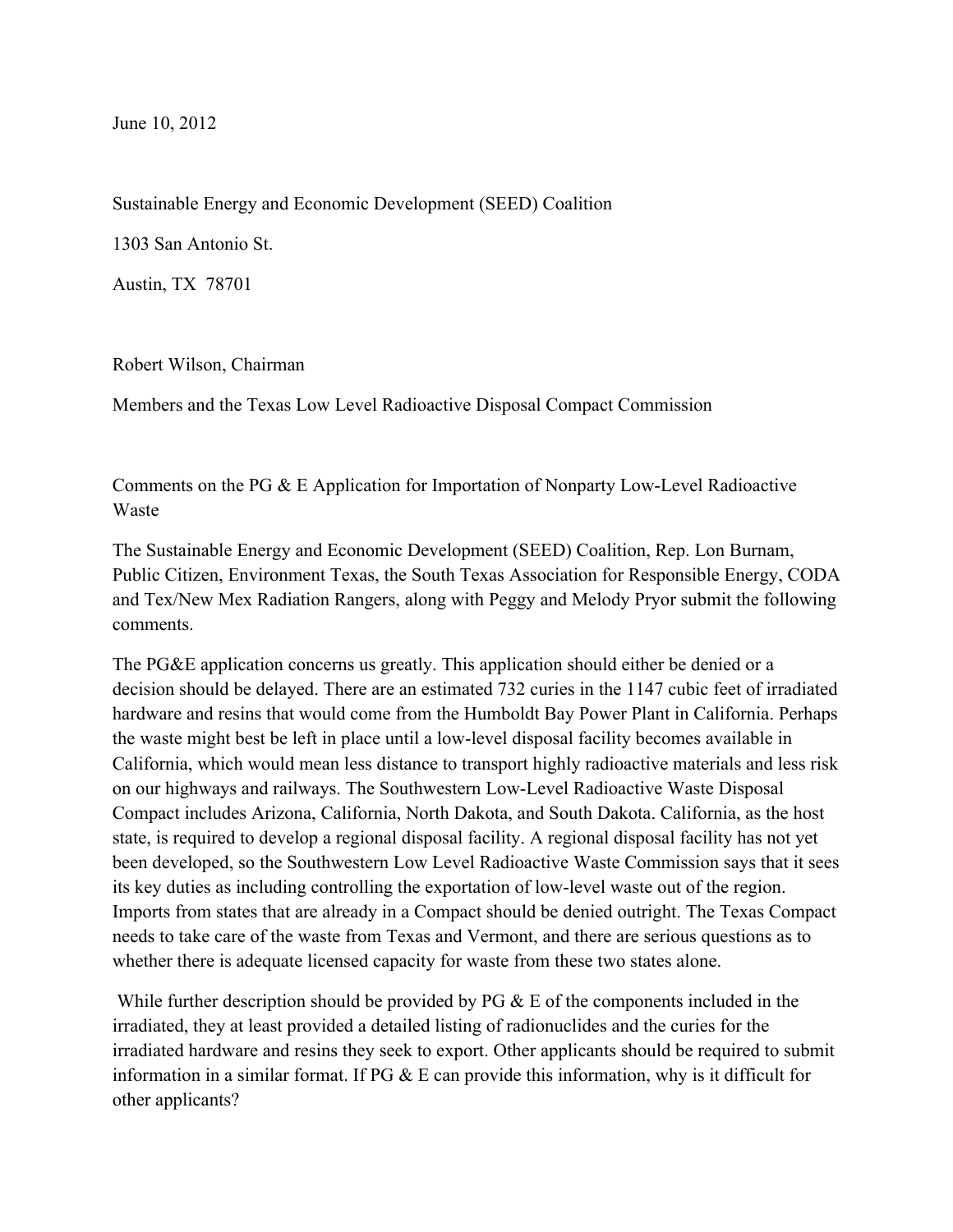Analysis should be conducted as to how the C-14 and Tc-99 import amounts would affect the overall levels of these radioncuclides, which are limited for the WCS site. Also, are control rod blades included in the irradiated hardware?

We urge that the Compact Commission either deny this and other import applications, or postpone decisions regarding radioactive waste applications for the reasons cited above and for following reasons:

**1. The Compact Commission has not yet resolved the issue of whether there will be enough capacity at the Compact site for Texas' and Vermont's radioactive waste, their undiminished access to the waste disposal site. There are legal questions regarding whether Texas and Vermont will have the full legally required access and capacity that must be resolved before the Compact Commission decides on whether to approve waste applications.**

# **SB 1504**

SB 1504 amended Section 401.207 (b) of the State Health and Safety Code to read as follows:

(b) The compact waste disposal facility license holder may accept for disposal at the compact waste disposal facility approved nonparty compact waste that is classified as Class A, Class B, or Class C low-level radioactive waste in accordance with the compact waste disposal facility license *to the extent the acceptance does not diminish the disposal volume or curie capacity available to party states.* The license holder may not accept any nonparty compact waste for disposal at the facility until the license has been modified by the commission to specifically authorize the disposal of nonparty compact waste.

However, any importation of waste inevitably diminishes the disposal volume or curie capacity available to the party states, Texas and Vermont. Despite the fact that the Legislature capitulated to the demands of WCS to expand the site to accept waste from around the country, the Compact was created to meet the needs of party states and the site should be limited to waste from party states only until the existing waste from Texas' and Vermont's reactors has been disposed of and it can be physically demonstrated that there is still room for waste from nonparty states. There are huge reactor heads sitting at Texas reactor sites that need to be disposed of and the Vermont Yankee plant is likely to be decommissioned in the near future.

Limits on the volume and curies of waste for WCS' Compact facility have been established by the WCS license with the TCEQ. There is a limit of 2.3 million cubic feet of waste and 3.89 million curies. The Compact Commission has no authority to make decisions premised on the expansion of WCS' license. The first priority for the Compact Commission should be to protect the interests of the Compact States and ensure adequate capacity for Texas and Vermont. .

Section 401.207 (b) of SB 1504 conflicts directly with the limits on importation established in section (e):

(e) The compact waste disposal facility license holder may not accept more than  $50,000$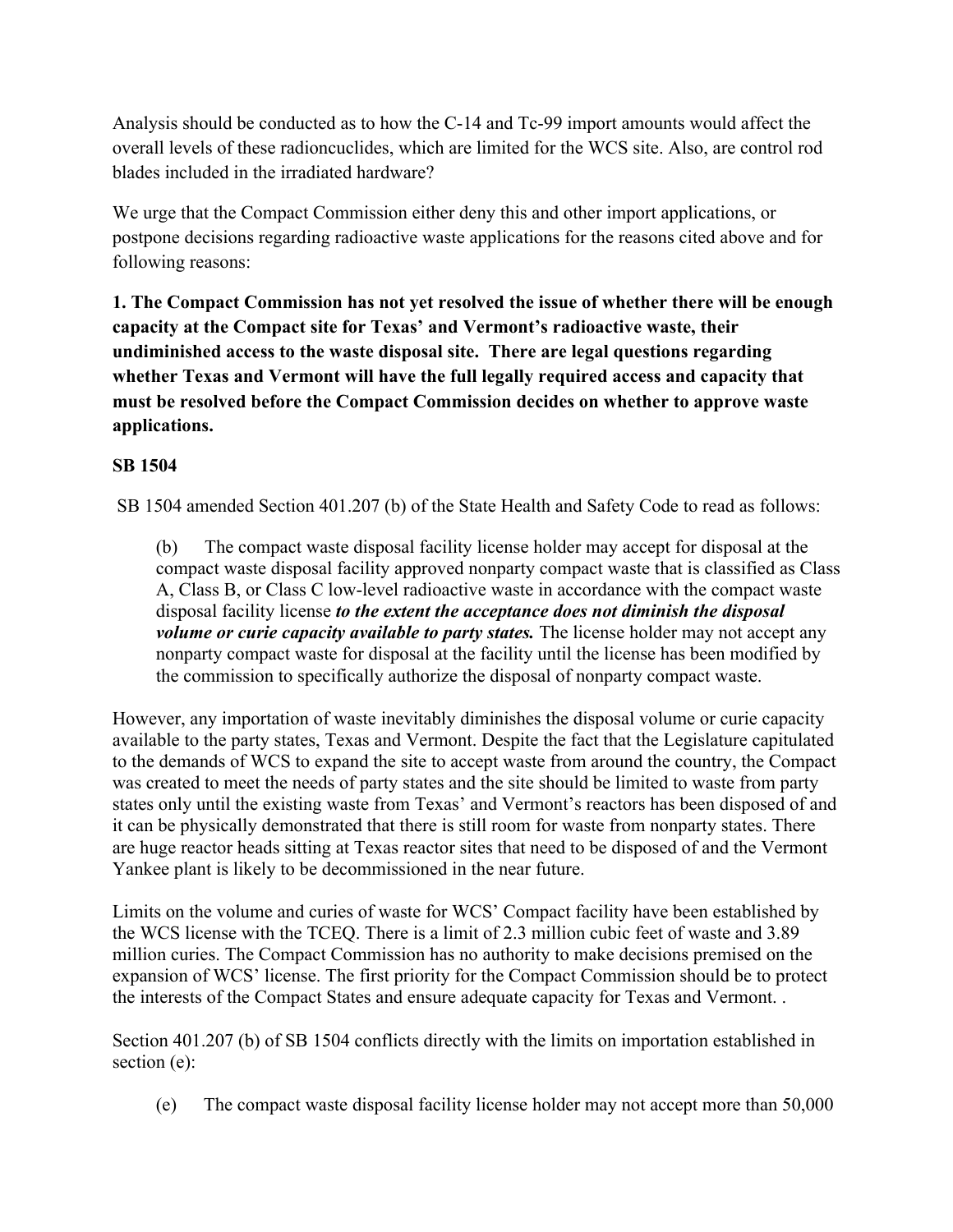total cubic feet of nonparty compact waste annually. The compact waste disposal facility license holder may not accept more than 120,000 curies of nonparty compact waste annually, except that in the first year the license holder may accept 220,000 curies. The legislature by general law may establish revised limits after considering the results of the study under Section 401.208.

Due to this inherent conflict, and until there is clarification by the Texas Legislature, the Compact Commission should not approve this or any other application to import radioactive waste that comes from nonparty states.

## **Texas Low Level Radioactive Waste Disposal Compact Consent Act Public Law 105-236 Sept. 20, 1998**

There is also legal conflict regarding the importation of nonparty waste due to this portion of Public Law 105-236, the Texas Low Level Radioactive Waste Disposal Compact Consent Act:

''ARTICLE IV. RIGHTS, RESPONSIBILITIES, AND OBLIGATIONS OF PARTY STATES ''SEC. 4.01. The host state shall develop and have full administrative control over the development, management and operation of a facility for the disposal of low-level radioactive waste generated within the party states. **The host state shall be entitled to unlimited use of the facility over its operating life.** Use of the facility by the non-host party states for disposal of low-level radioactive waste, including such waste resulting from decommissioning of any nuclear electric generation facilities located in the party states, is limited to the volume requirements of Section 3.04(11) of Article III.

The referenced section – Section 3.04(11) of Article III – reads as follows:

''(11) By no later than 180 days after all members of the commission are appointed under Section 3.01 of this article, establish by rule the total volume of low-level radioactive waste that the host state will dispose of in the compact facility in the years 1995–2045, including decommissioning waste. The shipments of low-level radioactive waste from all non-host party states shall not exceed 20 percent of the volume estimated to be disposed of by the host state during the 50-year period. When averaged over such 50-year period, the total of all shipments from non-host party states shall not exceed 20,000 cubic feet a year. The commission shall coordinate the volumes, timing, and frequency of shipments from generators in the non- host party states in order to assure that over the life of this agreement shipments from the non-host party states do not exceed 20 percent of the volume projected by the commission under this paragraph.

Two problems arise:

\*First, there is a direct legal conflict for Texas in that accepting any non-party waste violates requirements of Section 4.01 that require that the host state be *entitled to unlimited use of the facility over its operating life.*

**The Compact Commission should halt consideration of all non-party waste import applications until this fundamental legal question is resolved.**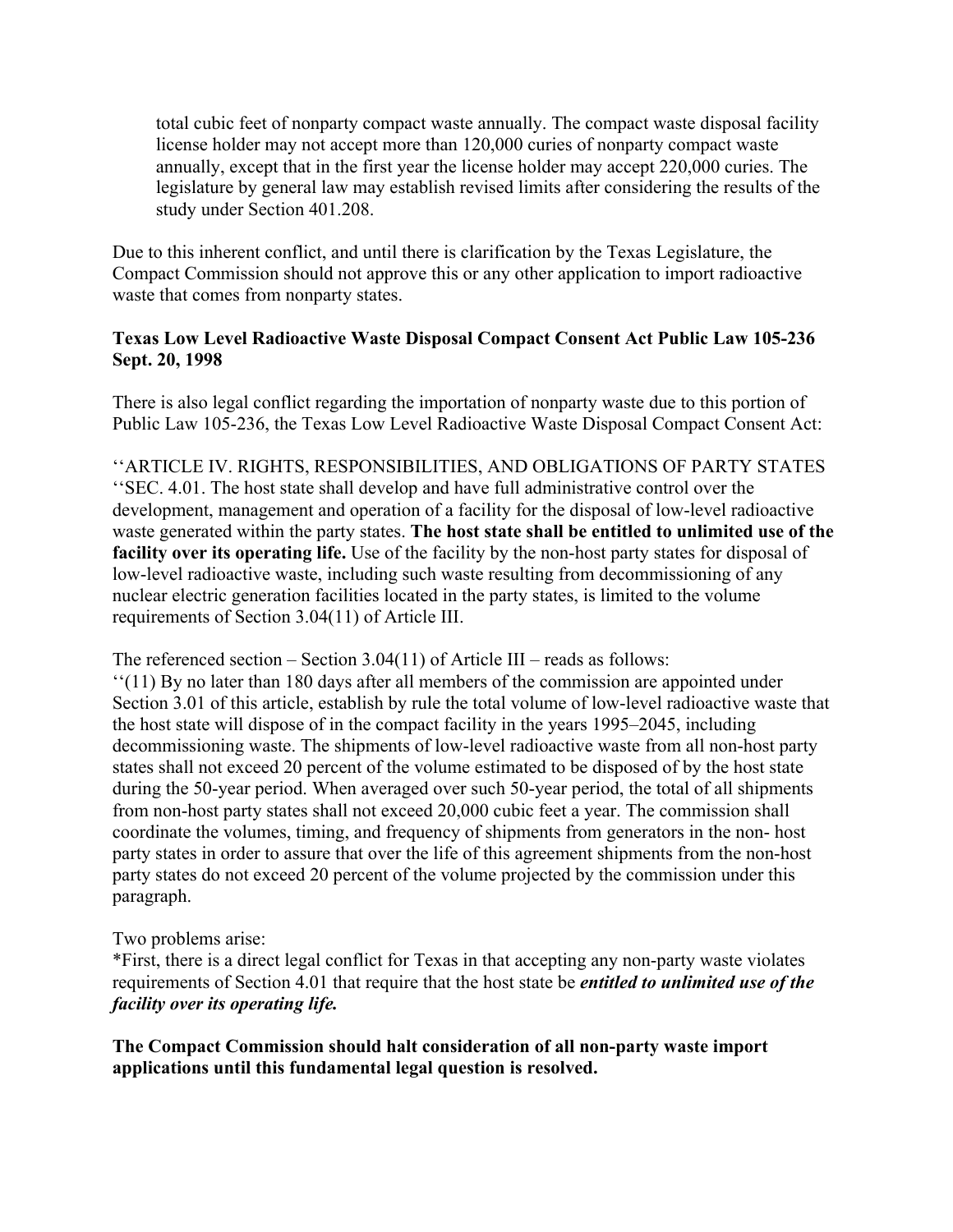### \***Secondly, the Compact Commission should not approve any import applications until Texas and Vermont waste is disposed of and stored waste is either shipped elsewhere or buried at the site, since the question of capacity is overarching, and the legal requirement is to provide Texas with unlimited access.**

The volume estimate made by the Compact Commission within the required 180-day timeframe was that Texas would require 5 million cubic feet and Vermont would require 1 million cubic feet for its waste. The total, 6 million cubic feet, would exceed the licensed volume for the site of 2,310,000 cubic feet. This estimate has not been revised or updated.

There is not enough capacity at the WCS site as licensed for the Texas and Vermont waste alone, without any nonparty imports. WCS' claims of waste volume reductions through processing have not been verified by independent analysis.

The Texas Compact Low-Level Radioactive Waste Generation Trends and Management Alternatives Study in 2000 provided a chart (on page 4-107) that shows Texas and Vermont waste would total 2,543,000 cubic feet, which would exceed the licensed volume by 233,000 cubic feet. (See attached)

#### **There is more waste than originally thought.**

There are four Texas commercial reactors that will need to be decommissioned and one in Vermont. Reactor heads were replaced for three Texas units after the study was completed. There are now two reactor heads and eight steam generators stored at the South Texas Project site, that should be disposed of at the WCS site before any non-party import applications are approved.

There is one reactor head at Comanche Peak in Texas and four steam generators, which should also be disposed of at the WCS site before any non-party import applications are approved. It remains to be seen if another reactor head will need to be replaced at Comanche Peak.

Vermont Yankee is likely to be decommissioned soon and may need more volume than originally planned due to the pipes that have leaked tritium and contaminated soil.

WCS is not forthcoming with information regarding waste stored at the site and waste anticipated to come to the site from Texas and Vermont, leaving estimation of capacity used and still available up to guesstimates and waiting.

Questions should be answered before application decisions are made How much waste is currently stored at the site and will it be disposed of there? Disposal of this waste should be prioritized and should occur before any import application decisions are made.

**2. The Compact Commission should delay action on all import applications until the site is proven to be dry enough and pending resolution of legal issues raised by the Lone Star Sierra Club.**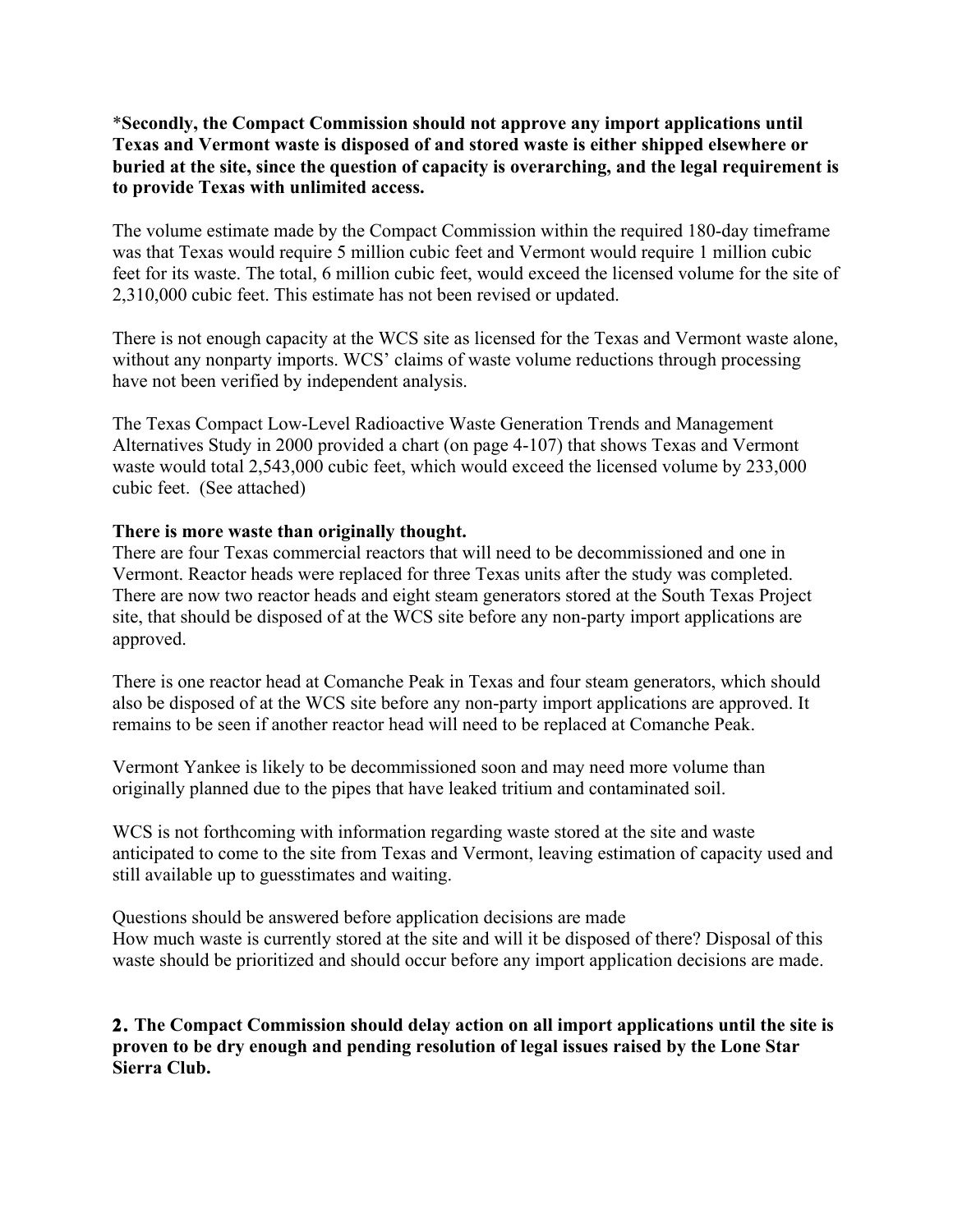There is a serious problem with water being found in monitoring wells in the buffer zone of the Compact Waste facility site. Extensive pumping has been inadequate. Water remains and another 18 months of pumping may be needed to achieve the drier conditions required by the site's license. The presence of water at the site is of great concern since contamination of aquifers must be prevented. This concerns was raised by the entire radioactive waste division of TCEQ early on, but remains unresolved.

**Since the license for the Compact facility is under legal challenge, and the water issue is likely to be raised, the Compact Commission should not make decisions yet on import applications.** 

**However, if the Compact Commission should decide to go ahead and make decisions regarding import applications, there should at minimum be a contingency included in any approvals that no shipments shall be initiated until the Compact Site water monitoring levels no longer show water.** 

#### Legal Challenges:

On May 21, 2012, the Sierra Club submitted a motion to the Texas Commission on Environmental Quality (TCEQ) that seeks to overturn the Executive Director's April 25, 2012 decision authorizing Waste Control Specialists LLC (WCS) to begin accepting waste and to begin waste disposal activity under Radioactive Material License R04100.

The filing by the Sierra Club comes on the heels of a May 8, 2012 decision by a Texas State District Court judge that ordered the TCEQ to hold a contested case hearing on the WCS low-level radioactive waste disposal facility in Andrews County, Texas. (See LLW Forum News Flash titled, "State District Court Judge Orders Hearing on WCS Facility," May 9, 2012.) The ruling was issued after a hearing in a pending lawsuit by the Sierra Club which argues that the TCEQ licensed the facility without holding a required contested case hearing. (More information is attached)

The Compact and Compact Commission are authorized to enter in a compact with the policy of The law that created the Texas Low Level Radioactive Waste Disposal Compact, Public Law 105-236, effective September 20, 1998, sets out the Purpose of the Compact as follows:

### ''TEXAS LOW-LEVEL RADIOACTIVE WASTE DISPOSAL COMPACT ''ARTICLE I. POLICY AND PURPOSE

''SEC. 1.01. The party states recognize a responsibility for each state to seek to manage low-level radioactive waste generated within its boundaries, pursuant to the Low-Level Radioactive Waste Policy Act, as amended by the Low-Level Radioactive Waste Policy Amendments Act of 1985 (42 U.S.C. 2021b–2021j). They also recognize that the United States Congress, by enacting the Act, has authorized and encouraged states to enter into compacts for the efficient management and disposal of low-level radioactive waste. It is the *policy of the party states to cooperate in the protection of the health, safety, and welfare of their citizens and the environment and to provide for and encourage the economical management and disposal of low-level radioactive waste. It is the purpose of this*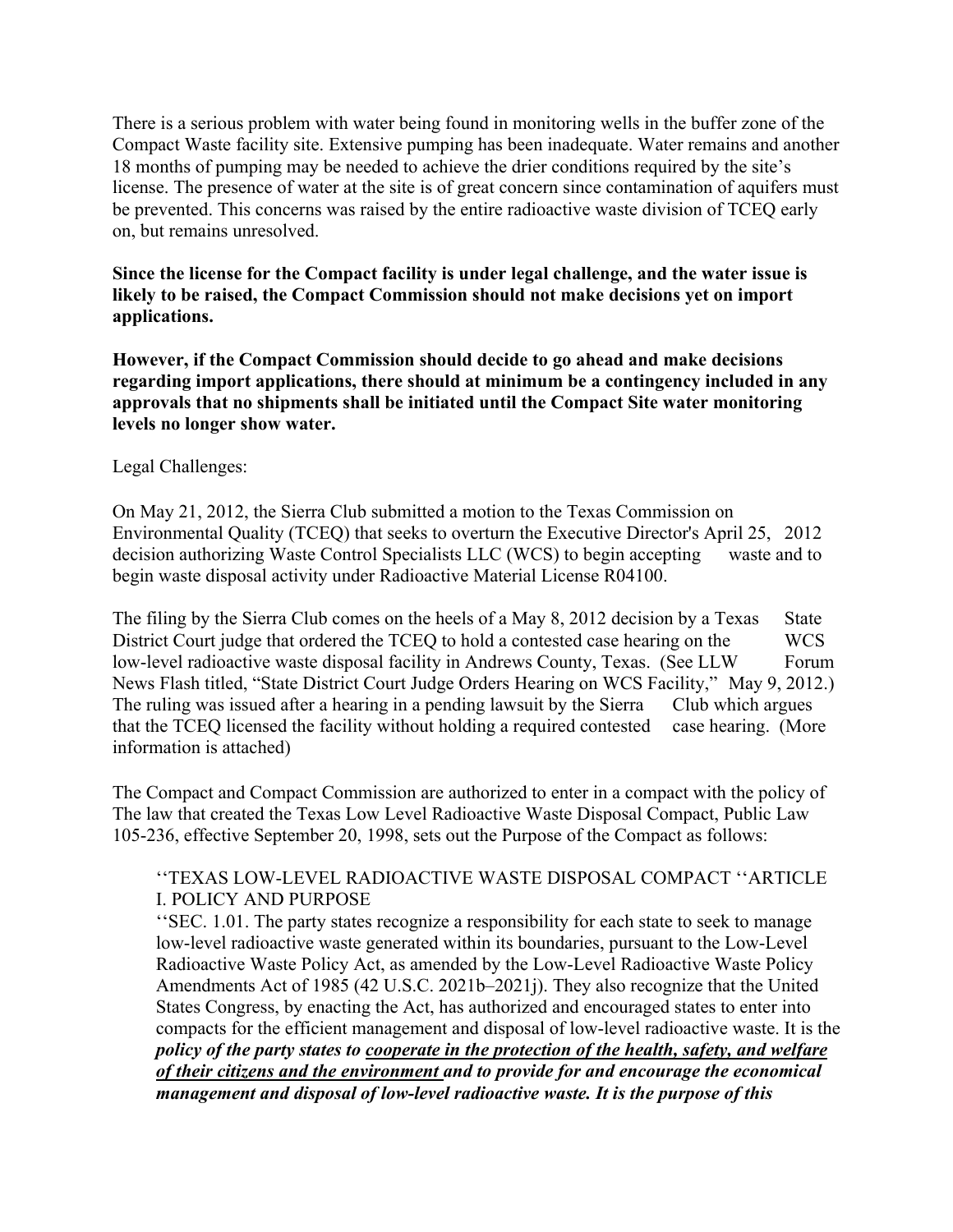*compact to provide the framework for such a cooperative effort; to promote the health, safety, and welfare of the citizens and the environment of the party states; to limit the number of facilities needed to effectively, efficiently, and economically manage lowlevel radioactive waste and to encourage the reduction of the generation thereof; and to*  distribute the costs, benefits, and obligations among the party states; all in accordance with the terms of this compact.

**The Commission should protect the economic interests of party states and act to prevent contamination, which is costing billions of dollars to remediate at other low-level radioactive waste facilities. The Compact Commission is clearly charged with protecting the health and safety of Texans. Preventing contamination is part of that responsibility. We urge the Compact Commission to adhere to the directives of the amended Radioactive Waste Policy Act and exercise caution in order to prevent health risks and unnecessary litigation.** 

**Considering** 

- the fact that the purpose of the Compact that allows for the Compact Commission includes a policy of protection of the health, safety, and welfare of citizens and the environment;
- the presence of water at the Compact site;
- TCEQ's concern about water levels of four monitoring wells at the site;
- risks of spreading radioactive contamination through waterways and
- Judge Livingston's recent order that a contested case hearing should be held

**the Compact Commission should halt consideration of imports of waste until all legal issues are resolved, until the contested case hearing has been held or a decision not to hold such a hearing has been made, and until TCEQ no longer has concerns about water levels in any monitoring well.** 

3. Assuming dry conditions at the site can be attained, the **Commission should set up policies for prioritizing imports before approving any applications, and take public input before approving these policies.**

As of this time, the Committee charged with developing these policies has not yet held a meeting, or at least any meeting for which the public has received proper notification.

It would be premature to make any decisions regarding approval of any import applications until an appropriate process has been determined for how each application is to be considered and until there is time for adequate public consideration and comment regarding the process itself.

We have several questions:

• Has your committee met to address process, and if so, when and where. How does an interested person get notified of the committee meetings? SEED Coalition has requested notification verbally and by an email to Compact Commissioners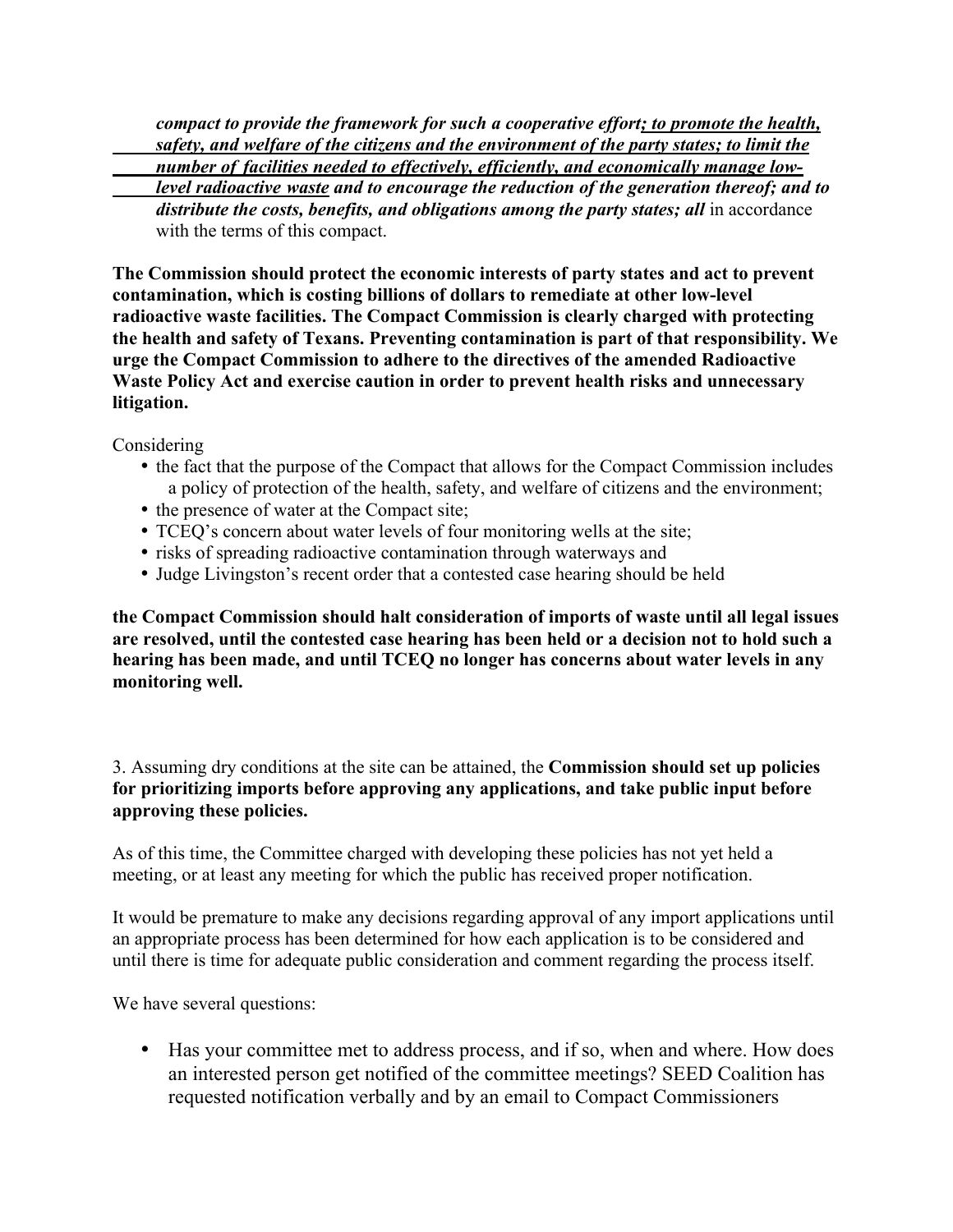Dolgener and Salsman.

- Have you decided on any proposed process at this time?
- Have you developed any method of prioritizing or weighting applications?
- How will you determine which applicants receive which allocation of available space (cubic feet) or curie limits?
- Have any applicants already been given priority, and if so, on what basis?

SEED Coalition urges that Texas' and Vermont's waste be disposed of prior to making decisions on any radioactive waste imports. At minimum, an updated analysis of the disposal needs of Texas and Vermont must be conducted before decisions are made regarding imports, and there must be public disclosure of the amount of waste currently stored at the site and whether it will be buried there. This information is vital in order to ensure capacity.

The Commission has received applications for far more curies than the annual amount allowed under the license. The applications received thus far are approaching a total of 500,000 curies, which is nearly 13% of the entire licensed curie limit. It is well over the 220,000 curie limit established by SB 1504.

Clearly the Commission needs to develop a set of procedures that can determine how the available space and curies will be allocated. SEED is concerned about the lack of prioritization of disposal of waste from Texas and Vermont brokers and generators, which should come first in order to ensure that legal requirements are met, especially considering that the host state is to have "unlimited access" to the site.

4. **The safety and availability of containers for shipping radioactive waste is of great concern.** Since the Compact Commission is charged with protecting public health and safety, no imports should be approved until there is full information provided regarding the shipping casks that would be used and whether they meet safety standards.

Energy Solutions' notified the Nuclear Regulatory Commission (NRC) on May 4, 2012 (Event Report 47895) of a regulatory compliance issue with the 10-160B Type B Casks and the 8-120B Type B Casks.

In part, the Event Report says: "As part of the relicensing of new 8-120B Casks, Energy Solutions identified a hypothetical accident scenario required by 10 CFR 71 which was not previously analyzed as part of the original or ongoing licensing activities. This analysis confirmed that the current cask design does not comply with the Type B package requirement for this specific accident scenario. The 10-160B has a similar design. As such, the casks have been placed out of service."

Although the casks were discussed at an NRC meeting, it does not appear that any action has been taken yet. SEED Coalition recommends that the Compact Commission not approve any import applications until the extent of the defect and its impact on the availability of shipping containers has been determined.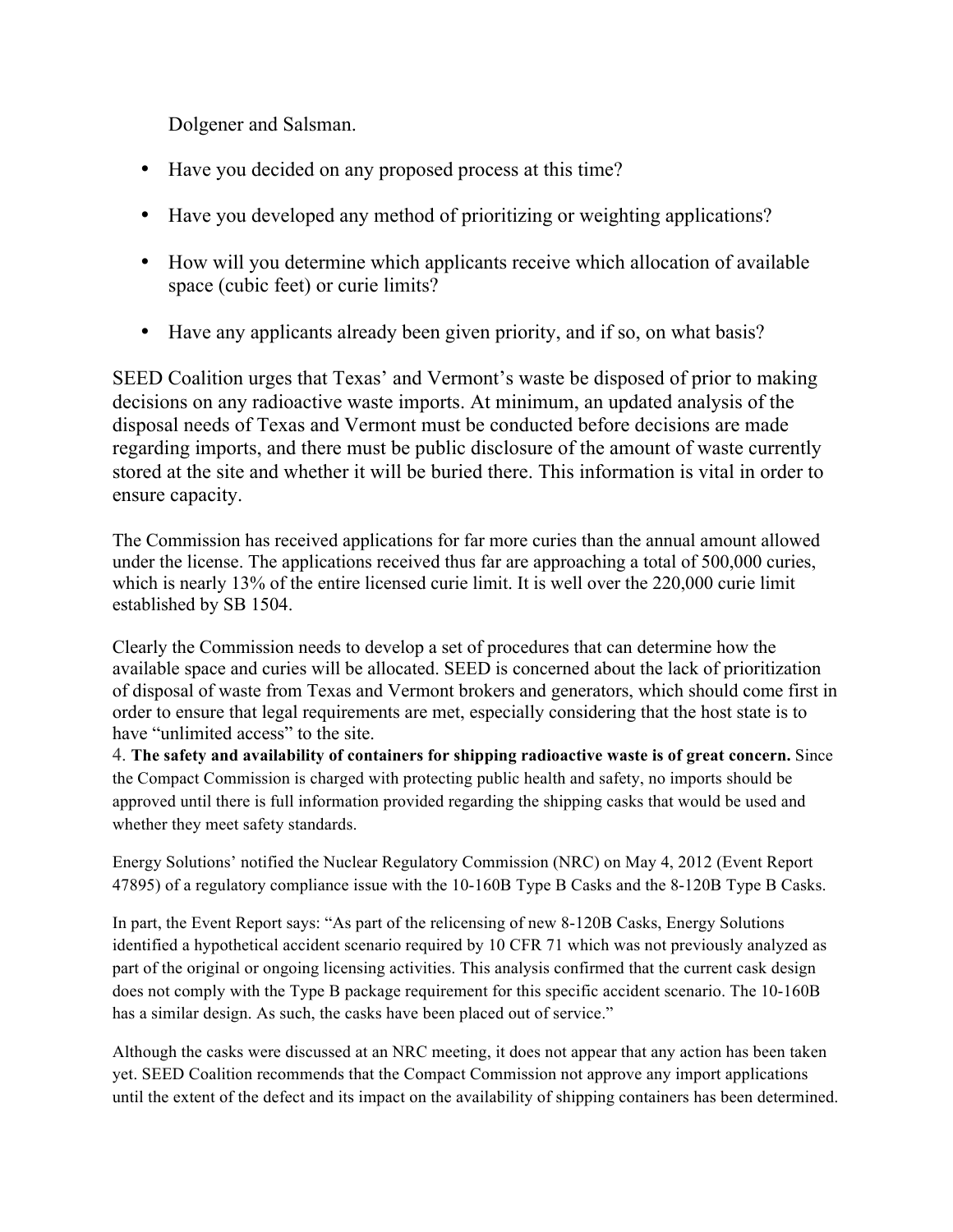Waste Control Specialists President Rod Baltzer posted on The Texas Solution, a WCS website, on April 16, 2012 a comment regarding "a nation-wide shipping cask shortage" that has affected the shipment of low level nuclear waste. (www.texassolutionblog.com) This comment was made prior to the May 4 NRC Event Report that announced that the Energy Solutions Type B casks were being removed from service. Energy Solutions claims to have the largest fleet of licensed casks in the nuclear industry. If their casks are not available, what does that leave? The Compact Commission should find out how many casks are available for shipping purposes prior to approving any import applications.

The safety of casks is of critical safety importance. Any casks that get used must be able to meet required accident scenario standards. The U.S. Department of Transportation reports that from 2007 – 2009, there were 39 accidents involving radioactive material. In 2002, two collisions occurred at the WIPP site in a single month.

## **Waste routes in Texas**

Have preferred and alternate waste routes been officially designated by the Texas Department of State Health Services? While the designation of transportation routes is outside of the purview of the Compact Commission, the Commission should not make decisions regarding import applications until it is determined that routes are in place and that people along the route have been informed that radioactive waste may travel through their community.

Route designation is legally required of the state under the Texas Low-Level Radioactive Waste Disposal Compact Consent Act, PL 105-236. Section 4.04 (8) requires that Texas "(8) Identify and regulate, in accordance with federal and host state law, the means and routes of transportation of low- level radioactive waste in the host state." There is no evidence online that routes have been established for Texas, so although 49 CFR Part 397.201 allows any person, State, political subdivision thereof, or Indian Tribe directly affected by a routing designation to apply for a preemption determination or to apply for a waiver of pre-emption regarding any routing in the state. However, it is doubtful that anyone in Texas would know if they are on the routes since they don't seem to be publicly available, if they do exist. SEED Coalition called the Texas Department of Transportation to find out what information the agency had regarding routes but the agency contacts had never heard of routes for low-level radioactive waste.

Many Texas highways would likely be used for transportation of nuclear waste, which could include routes through New Mexico, Dallas-Ft. Worth, Abilene, Midland-Odessa, Amarillo and Lubbock, as well as other major Texas cities. Public Citizen's Texas Office finds that there are 1414 schools, 142 hospitals and over 8 million people that live within 5 miles of the interstates that would likely be used as radioactive waste routes.

## **Emergency Preparedness**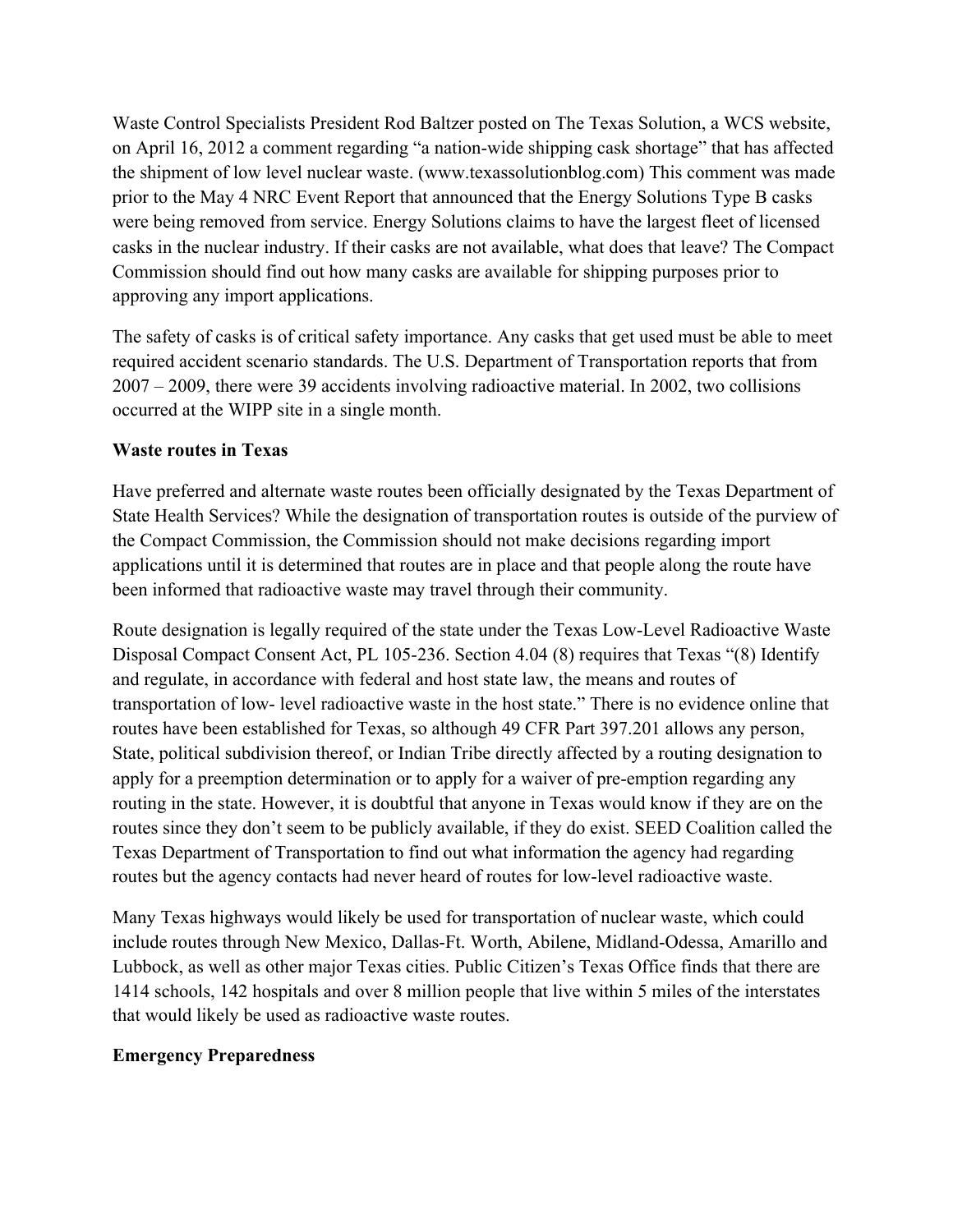The Compact Commission should also inquire as to the readiness of emergency responders along transportation routes before making any decisions regarding importing radioactive waste, which would travel down our highways and railways. Many communities in Texas have only volunteer fire departments and it is unlikely that they would have Geiger counters and protective gear available or have adequate training to respond to an accident involving radioactive waste. In fact, there is still no full-time paid, professional fire department in the counties where South Texas Project and Comanche Peak reactors are located or in Andrews County, where the waste disposal facility is located and where there could be 400 shipments every year according to Waste Control Specialists.

## **PG & E Specific Concerns**

## **There are numerous specific reasons why this application should not be approved.**

- The Compact facility should be prioritized for Texas' and Vermont's radioactive waste.
- The Compact Commission should research the nature of the components to be imported. Are control rod blades included? They act as brakes for the control rods, which are classified as high-level waste. The Compact Commission should determine whether the control rod blades should be considered high-level waste as well. Are they actually part of the control rods?
- What shipping containers that are already approved by the NRC would be available and would be used to ship such high level waste?
- The PG&E waste might best be left in place until a low-level disposal facility becomes available in California, which would mean less distance to transport highly radioactive materials and less risk on our highways and railways. The Southwestern Low-Level Radioactive Waste Disposal Compact includes Arizona, California, North Dakota, and South Dakota. California, as the host state, is required to develop a regional disposal facility. A regional disposal facility has not yet been developed, so the Southwestern Low Level Radioactive Waste Commission says that it sees its key duties as including controlling the exportation of low-level waste out of the region. Imports from states that are already in a Compact should be denied outright. As noted previously, the Texas Compact needs to take care of the waste from Texas and Vermont, and there are serious questions as to whether there is adequate licensed capacity for waste from these two states alone.
- Analysis should be conducted as to how the C-14 and Tc-99 import amounts would affect the overall levels of these radionuclides, which are limited for the WCS site.

The Compact Commission should place a moratorium on this and other decisions regarding import applications until there are clear answers to these many unresolved questions, legal issues, and environmental, and health and safety issues.

There is a question of how Texas will keep its legally mandated "unlimited access" if the nonparty imports are approved. There is a strong likelihood of a contested case hearing before the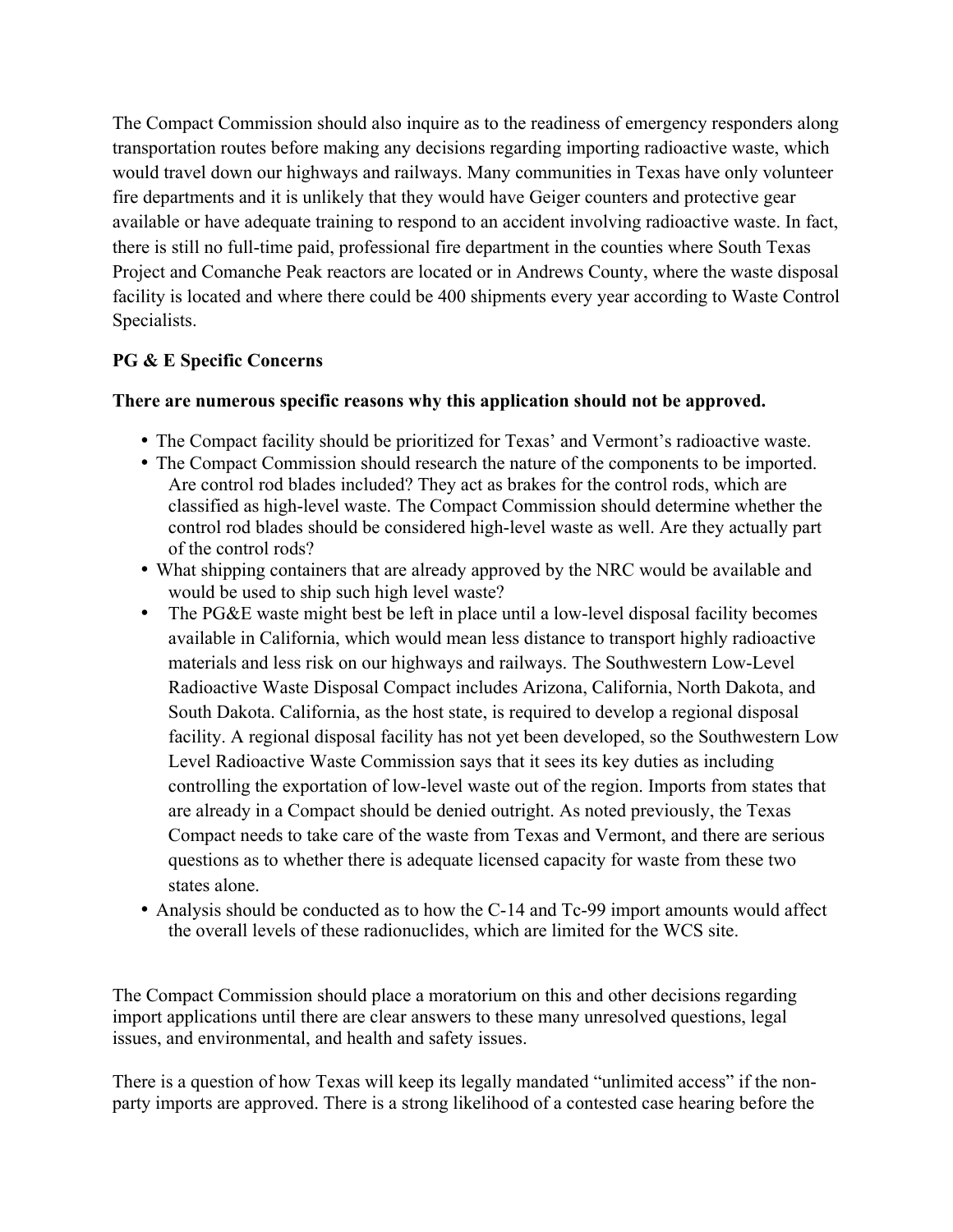State Office of Administrative Hearings that could challenge the Compact facility's license, and decisions should not be made until the hearing is completed. There are huge issues remaining about water at the site that could lead to contamination risks.

Applications for import should not be approved until pumping of wells that have water at the site is shown to be successful and the site is dry enough to meet license requirements. Again, **if the Compact Commission should decide to go ahead at this time and make decisions regarding import applications, there should at least be a statement included in any approval that no shipments shall be initiated until the Compact Site monitoring wells currently of concern no longer show water.** 

Procedures should be put in place for how each application will be considered and how to address the allocation of a limited amount of space to competing users. Texas and Vermont waste should prioritized and in order to make sure that the party state needs are actually met, decisions regarding nonparty applications should not be made until existing Texas and Vermont' waste, including reactor heads and steam generators stored onsite now, is disposed of at the site, along with waste currently stored at the WCS site, unless it is to be shipped elsewhere in the near future.

The Compact Commission should first adopt formal procedures, with public comment and input, concerning how import applications will be handled at Compact Commission meetings, particularly those that involve large volumes of waste or high levels of radioactivity, and how various applications will be prioritized.

Karen Hadden Executive Director SEED Coalition 1303 San Antonio, #100 Austin, Texas 78701 512-797-8481 Karen@seedcoalition.org

Rep. Lon Burnam District 90 Fort Worth 1067 West Magnolia Ft. Worth, Texas 76104

Tom "Smitty" Smith Executive Director Public Citizen Texas SEED Coalition 1303 San Antonio Austin, Texas 78701